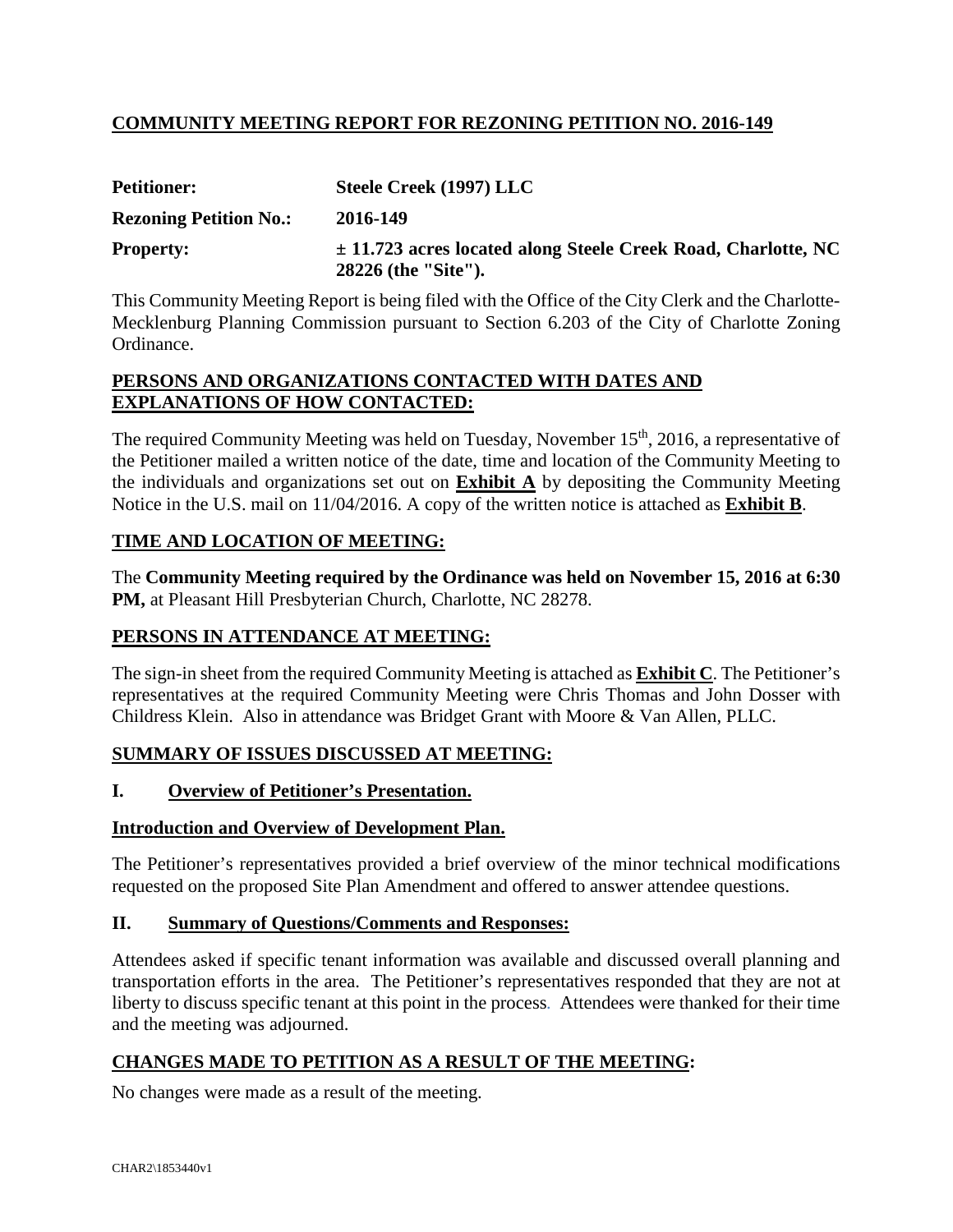cc: Mayor and Members of Charlotte City Council Tammie Keplinger, Charlotte Mecklenburg Planning Department *[Petitioner's rep]* Jeff Brown, Moore & Van Allen, PLLC Bridget Grant, Moore & Van Allen, PLLC Keith MacVean, Moore & Van Allen, PLLC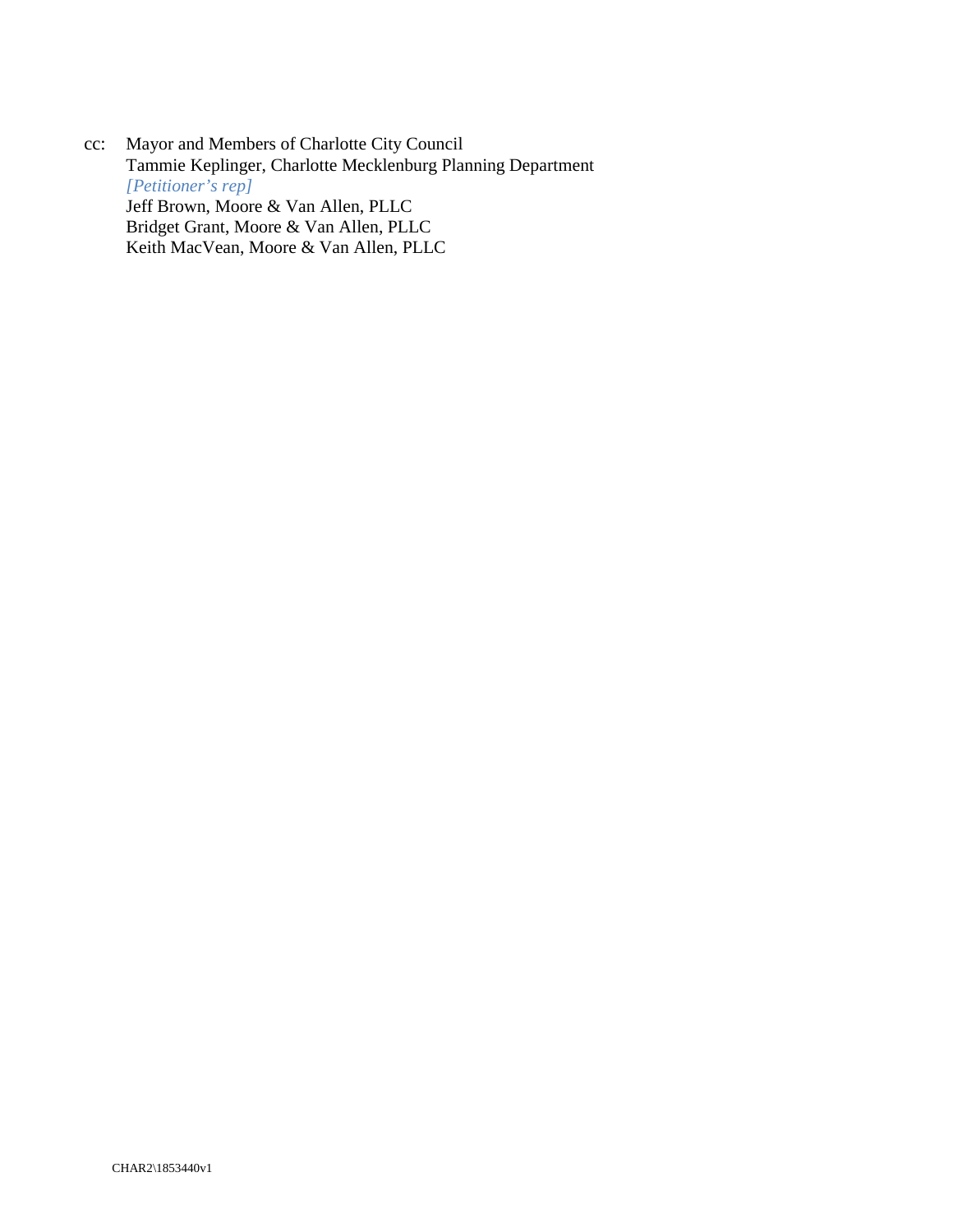| Pet. No. | TaxPID          | ownerlastn                                               | ownerfirst                    | cownerfirs            | cownerlast                         | mailaddr1                        | mailaddr2 city |                      |           | state zipcode |
|----------|-----------------|----------------------------------------------------------|-------------------------------|-----------------------|------------------------------------|----------------------------------|----------------|----------------------|-----------|---------------|
| 2016-149 |                 | 21912302 ANTEZANA MANAGEMENT LLC                         |                               |                       |                                    | 4620 PIEDMONT ROW UNIT 413       |                | CHARLOTTE            | NC.       | 28210         |
| 2016-149 |                 | 21906110 ARC RGCHRNC001 LLC                              |                               |                       | C/O AMERICAN REALTY CAPITAL IV LLC | 405 PARK AVE 14TH FLOOR          |                | <b>NEW YORK</b>      | <b>NY</b> | 10022         |
| 2016-149 |                 | 21912104 ARMSTRONG                                       | <b>CLYDE D R/LIVING/TRUST</b> | MARY C R/LIVING/TRUST | ARMSTRONG                          | 2535 ROLING VIEW DR              |                | <b>DUNEDIN</b>       | FL.       | 34698         |
|          |                 | 2016-149 21912304 BRIGANTINO                             | <b>DANITA A</b>               | KITRA J               | LEACH                              | PO BOX 206                       |                | <b>PAICINAS</b>      | CA.       | 95043         |
| 2016-149 |                 | 21906129 CALM III LLC                                    |                               |                       | ATTN ANDREW SLATTERY               | 8000 TOWER POINT DR              |                | CHARLOTTE            | ΝC        | 28277         |
| 2016-149 |                 | 21912105 CHARLOTTE MECKLENBURG HOSPITAL                  | <b>AUTHORITY</b>              |                       |                                    | PO BOX 36022                     |                | CHARLOTTE            | NC.       | 28236         |
| 2016-149 |                 | 21912203 CHARLOTTE-MECKLENBURG HOSPITAL                  | <b>AUTHORITY %LEGAL DEPT</b>  |                       |                                    | PO BOX 32861                     |                | CHARLOTTE            | NC        | 28232         |
| 2016-149 |                 | 21912202 CHARLOTTE-MECKLENBURG HOSPITAL                  | <b>AUTHORITY %LEGAL DEPT</b>  |                       |                                    | PO BOX 32861                     |                | CHARLOTTE            | NC.       | 28232         |
| 2016-149 |                 | 21906130 CK RIVERGATE EXPANSION LLC                      |                               |                       |                                    | 301 SOUTH COLLEGE ST STE 2800    |                | CHARLOTTE            | NC.       | 28202         |
| 2016-149 |                 | 21906113 CVS 75159 NC LLC                                |                               |                       | C/O CVS CORPORATION                | ONE CVS DRIVE                    |                | <b>WOONSOCKET</b>    | - RI      | 02895         |
| 2016-149 |                 | 21906133 DRE HOLDINGS-SW CHARLOTTE LLC                   |                               |                       |                                    | 1985 TATE BOULEVARD SE SUITE 756 |                | <b>HICKORY</b>       | NC        | 28602         |
| 2016-149 |                 | 20123112 FS STEELE CREEK LLC                             |                               |                       | C/O WESTWOOD FINANCIAL CORP        | 11440 SAN VICENT BLVD STE 200    |                | <b>LOS ANGELES</b>   | CA        | 90049         |
| 2016-149 |                 | 21906121 HAWTHORNE CO                                    |                               |                       |                                    | PO BOX 32064                     |                | CHARLOTTE            | NC.       | 28232         |
| 2016-149 | 21907101 HOOVER |                                                          | <b>JOHN K JR</b>              |                       |                                    | 14701 STEELE CREEK RD            |                | CHARLOTTE            | NC        | 28273         |
| 2016-149 |                 | 21906112 IPERS RIVERGATE INC                             |                               |                       | C/O RREEF MANAGEMENT L L C         | PO BOX 4900 DFPT 207             |                | SCOTTSDALE           | AZ        | 85261         |
| 2016-149 |                 | 19955125 NC STEELCROFT VENTURE LLC                       |                               |                       |                                    | <b>31 TIDEWATER WAY</b>          |                | SAVANNAH             | GA        | 31411         |
| 2016-149 |                 | 21906127 RIVERGATE INVESTMENTS LLC                       |                               |                       |                                    | 9837 HARRISBURG RD               |                | <b>INDIAN LAND</b>   | SC        | 29707         |
|          |                 | 2016-149 21912303 SICILIAN LLC                           |                               |                       |                                    | 13105 S TRYON ST                 |                | CHARLOTTE            | NC.       | 28278         |
| 2016-149 |                 | 21906105 STEELE CREEK (1997) LIMITED                     | PARTNERSHIP                   |                       |                                    | 6100 FAIRVIEW RD                 | SUITE 640      | CHARLOTTE            | NC.       | 28210         |
| 2016-149 |                 | 21906109 STEELE CREEK (1997) LIMITED                     | PARTNERSHIP                   |                       |                                    | 6100 FAIRVIEW RD                 | SUITE 640      | CHARLOTTE            | NC.       | 28210         |
| 2016-149 |                 | 19955117 STEELECROFT VILLAGE PROPERTY OWNERS ASSOCIATION |                               |                       |                                    | 521 EAST MOREHEAD ST #400        |                | CHARLOTTE            | NC.       | 28202         |
| 2016-149 |                 | 21906128 SUNTRUST BANK                                   |                               |                       | % CORPORATE REAL ESTATE            | 919 E MAIN ST 14TH FL            |                | <b>RICHMOND</b>      | VA        | 23219         |
| 2016-149 |                 | 21912106 THE CHARLOTTE-MECKLENBURG                       | <b>HOSPITAL AUTHORITY</b>     |                       | ATTN LEGAL DEPARTMENT              | PO BOX 32861                     |                | CHARLOTTE            | NC        | 28232         |
| 2016-149 |                 | 21912201 THE CHARLOTTE-MECKLENBURG                       | <b>HOSPITAL AUTHORITY</b>     |                       | ATTN LEGAL DEPARTMENT              | PO BOX 32861                     |                | CHARLOTTE            | NC.       | 28232         |
| 2016-149 |                 | 19955198 WATERS CONVIENCE STORES                         | <b>LLC</b>                    |                       |                                    | 101 N TRYON ST                   |                | CHARLOTTE            | NC        | 28255         |
| 2016-149 |                 | 19955109 WFC STEELECROFT FUND IILLC                      |                               |                       |                                    | 10013 STRIKE THE GOLD LN         |                | WAXHAW               | NC.       | 28173         |
| 2016-149 |                 | BRIDGET DIXON AND JEFF BROWN                             |                               |                       | MOORE & VAN ALLEN, PLLC            | 100 N. TRYON ST                  |                | SUITE 4700 CHARLOTTE | ΝC        | 28202         |
| 2016-149 |                 | <b>CHRIS THOMAS</b>                                      |                               |                       | STEELE CREEK (1997) LLC            | 301 SOUTH COLLEGE ST             |                | CHARLOTTE            | ΝC        | 28202         |
|          |                 |                                                          |                               |                       |                                    |                                  |                |                      |           |               |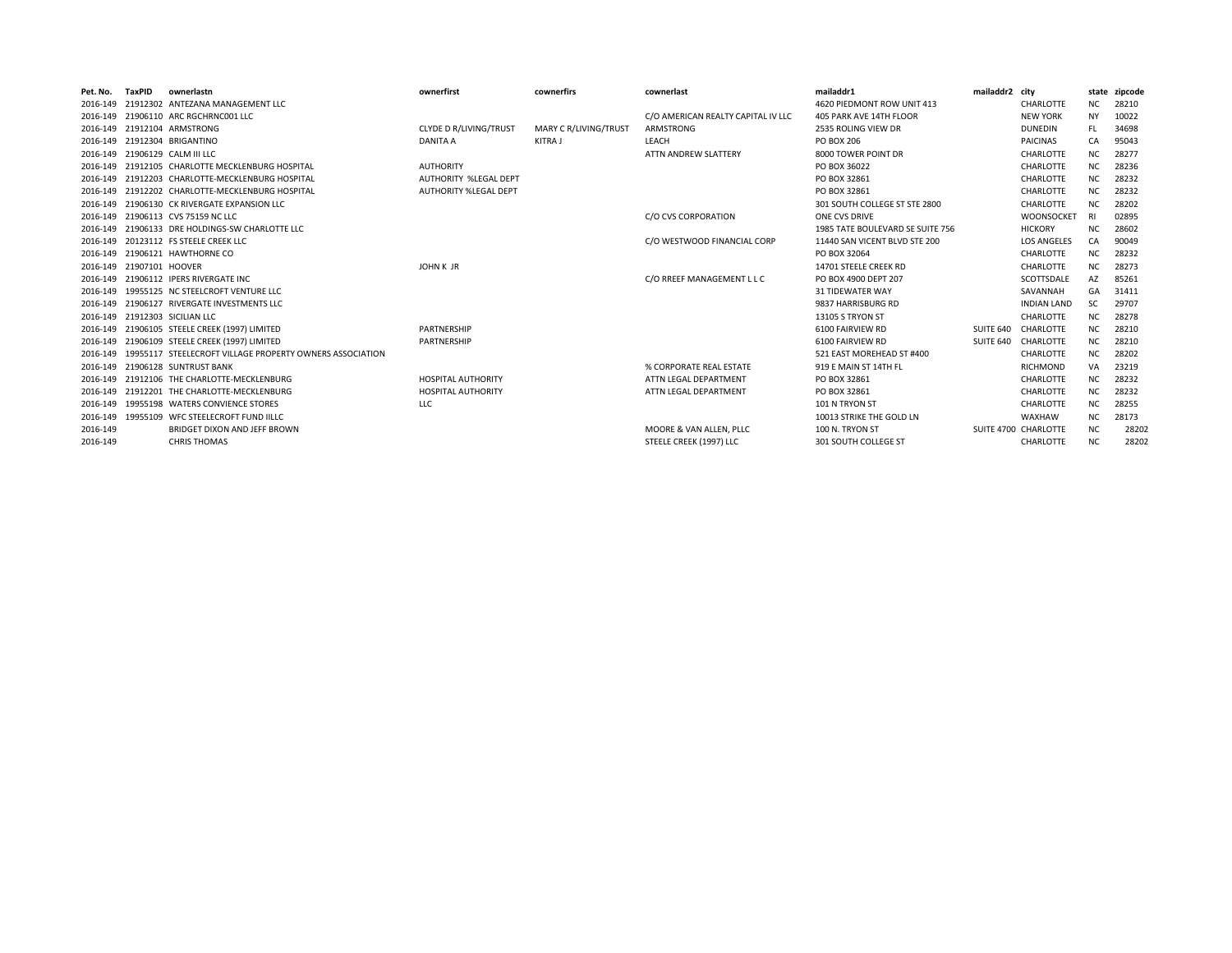| LastName                                                                                                                                                                                                                              | OrgLabel                               | MailAddres                  | MailCity  | Με MailZip      |
|---------------------------------------------------------------------------------------------------------------------------------------------------------------------------------------------------------------------------------------|----------------------------------------|-----------------------------|-----------|-----------------|
| Ryan                                                                                                                                                                                                                                  | Wiltshire Manor HOA                    | 13621 Kensal Green Drive    | Charlotte | NC 28278        |
| Jamro                                                                                                                                                                                                                                 | Steelecroft Place HOA                  | 13615 Christian Tyler Court | Charlotte | <b>NC 28278</b> |
| Bloom                                                                                                                                                                                                                                 | Steele Creek HOA                       | 13218 Mallard Landing Road  | Charlotte | <b>NC 28273</b> |
| Flynt                                                                                                                                                                                                                                 | <b>Bennington Place</b>                | Post Office Box 427029      | Charlotte | <b>NC 28247</b> |
|                                                                                                                                                                                                                                       | Huntington Forest HOA                  | Post Office Box 26844       | Charlotte | <b>NC 28221</b> |
| Jarrett                                                                                                                                                                                                                               | Steele Creek Residents Assoc.          | 12962 Sickles Drive         | Charlotte | NC 28273        |
| Keogh                                                                                                                                                                                                                                 | South West Area Neighborhood Coalition | 12301 Portrush Lane         | Charlotte | <b>NC 28273</b> |
| Flor                                                                                                                                                                                                                                  | Hamilton Lakes Homeowners Association  | 12704 Cumberland Cove Drive | Charlotte | <b>NC 28273</b> |
| Davis                                                                                                                                                                                                                                 | Southwest Comm. Dev. Corp.             | Post Office Box 77285       | Charlotte | NC 28271        |
| Winget                                                                                                                                                                                                                                | Steele Creek Residents Assoc.          | 12238 Winget Road           | Charlotte | <b>NC 28278</b> |
| Wiggins                                                                                                                                                                                                                               | Steele Creek Residents Assoc.          | 13938 Dingess Road          | Charlotte | <b>NC 28273</b> |
| Wiggins                                                                                                                                                                                                                               | Steele Creek Residents Assoc.          | 13938 Dingess Road          | Charlotte | NC 28273        |
|                                                                                                                                                                                                                                       |                                        |                             |           |                 |
| FirstName<br>2016-149 Dennis<br>2016-149 Debbie<br>2016-149 David<br>2016-149 D<br>2016-149 Management<br>2016-149 Curtisia<br>2016-149 Virginia<br>2016-149 Ted<br>2016-149 Phillip<br>2016-149 Al<br>2016-149 Dave<br>2016-149 Dave |                                        |                             |           |                 |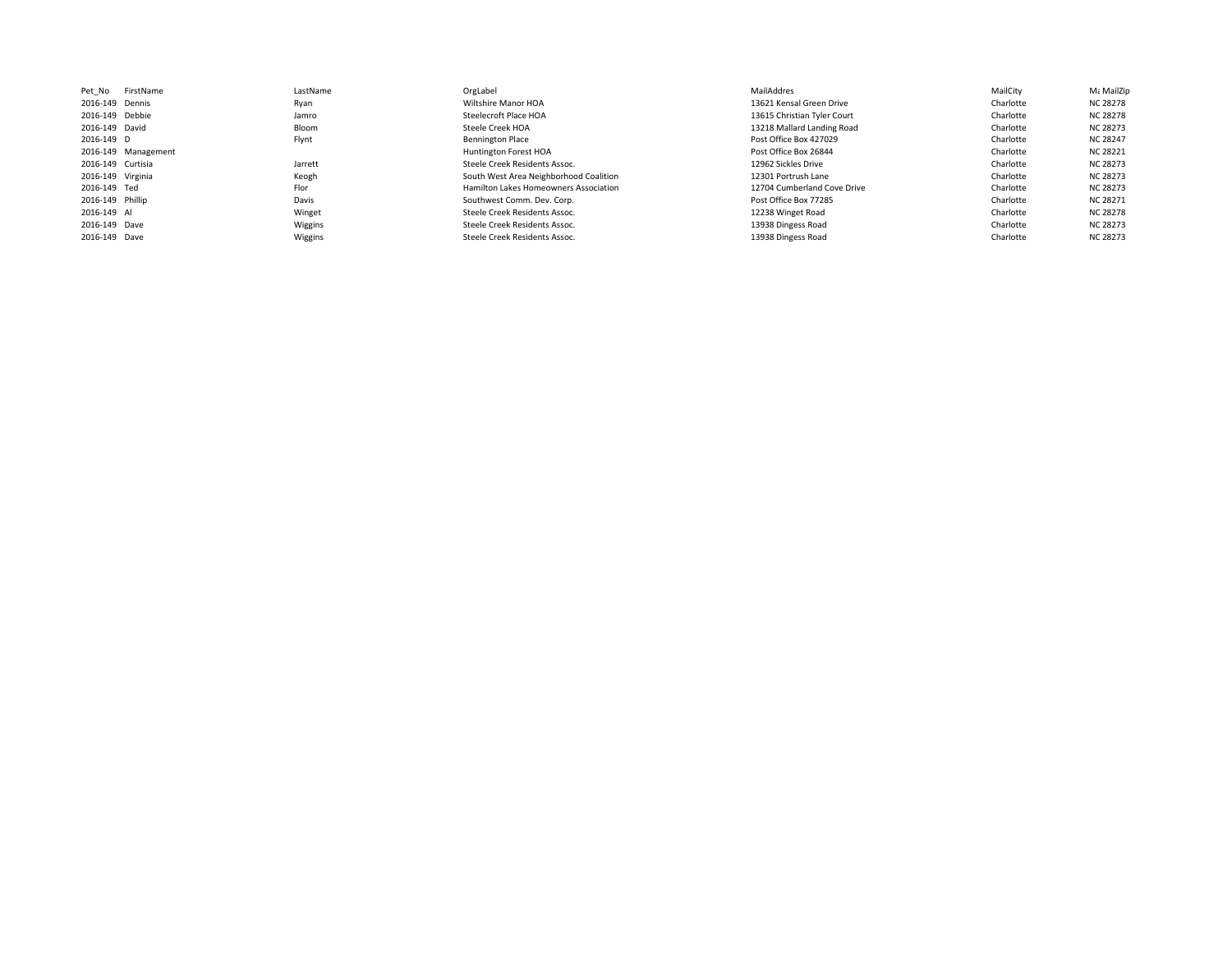#### **NOTICE TO INTERESTED PARTIES OF A REZONING PETITION PETITION # 2016-149 – Steele Creek (1997) LLC**

| Subject:                   | Rezoning Petition No. 2016-149                                              |
|----------------------------|-----------------------------------------------------------------------------|
| Petitioner/Developer:      | Steele Creek (1997) LLC                                                     |
| <b>Current Land Use:</b>   | Vacant/Retail/Office                                                        |
| Existing Zoning:           | CC.                                                                         |
| <b>Rezoning Requested:</b> | CC SPA                                                                      |
| Date and Time of Meeting:  | Tuesday, November 15, 2016 at 6:30 p.m.                                     |
| Location of Meeting:       | Pleasant Hill Presbyterian Church<br>15000 York Road<br>Charlotte, NC 28278 |
| Date of Notice:            | 11/4/2016                                                                   |

We are assisting Steele Creek (1997) LLC (the "Petitioner") on a Rezoning Petition recently filed to allow a modification on the 11.723 acre site (the "Site") located at along Steele Creek Road. We take this opportunity to furnish you with basic information concerning the Petition and to invite you to attend a Community Meeting to discuss it.

#### **Background and Summary of Request:**

This Petition involves a request to rezone the  $\pm 11.723$  acre Site from CC to CC SPA. The current CC zoning for the site was approved in 2011. The approved site plan associated with CC rezoning petition allows the Site to be developed with up to 100,000 square feet of office and retail uses with limitations on the maximum building size and accessory drive-through uses.

The new rezoning request for the Site proposes to rezone the property to decrease the total allowable square footage to 90,000, increase the maximum building size from 20,000 square feet to 25,000 square feet for restaurant uses; retail establishments and business; personal and recreation services as allowed in the B-1 and NS district, and to allow an accessory drive through use on the Site. The 25,000 square foot building is proposed for the corner of Highway 49 and Steele Creek Road. The accessory drive through use is proposed for the corner of Old Steele Creek Road and Steele Creek Road.

#### **Community Meeting Date and Location:**

The Charlotte-Mecklenburg Planning Department's records indicate that you are either a representative of a registered neighborhood organization or an owner of property near the Site. **Accordingly, we are extending an invitation to attend the upcoming Community Meeting to be held on Tuesday, November 15, 2016, at 6:30 p.m. at Pleasant Hill Presbyterian Church, 15000 York Road, Charlotte, NC 28278.** Representatives of the Petitioner look forward to discussing this exciting rezoning proposal with you at the Community Meeting.

In the meantime, should you have questions about this matter, you may contact or call Bridget Grant (704-331- 2379; bridgetgrant@mvalaw.com ) or Jeff Brown (704-331-1144; jeffbrown@mvalaw.com). Thank you.

CHAR2\1844121v1 cc: Mayor and Members of Charlotte City Council Tammie Keplinger, Charlotte Mecklenburg Planning Commission Chris Thomas, Steele Creek Limited Partnership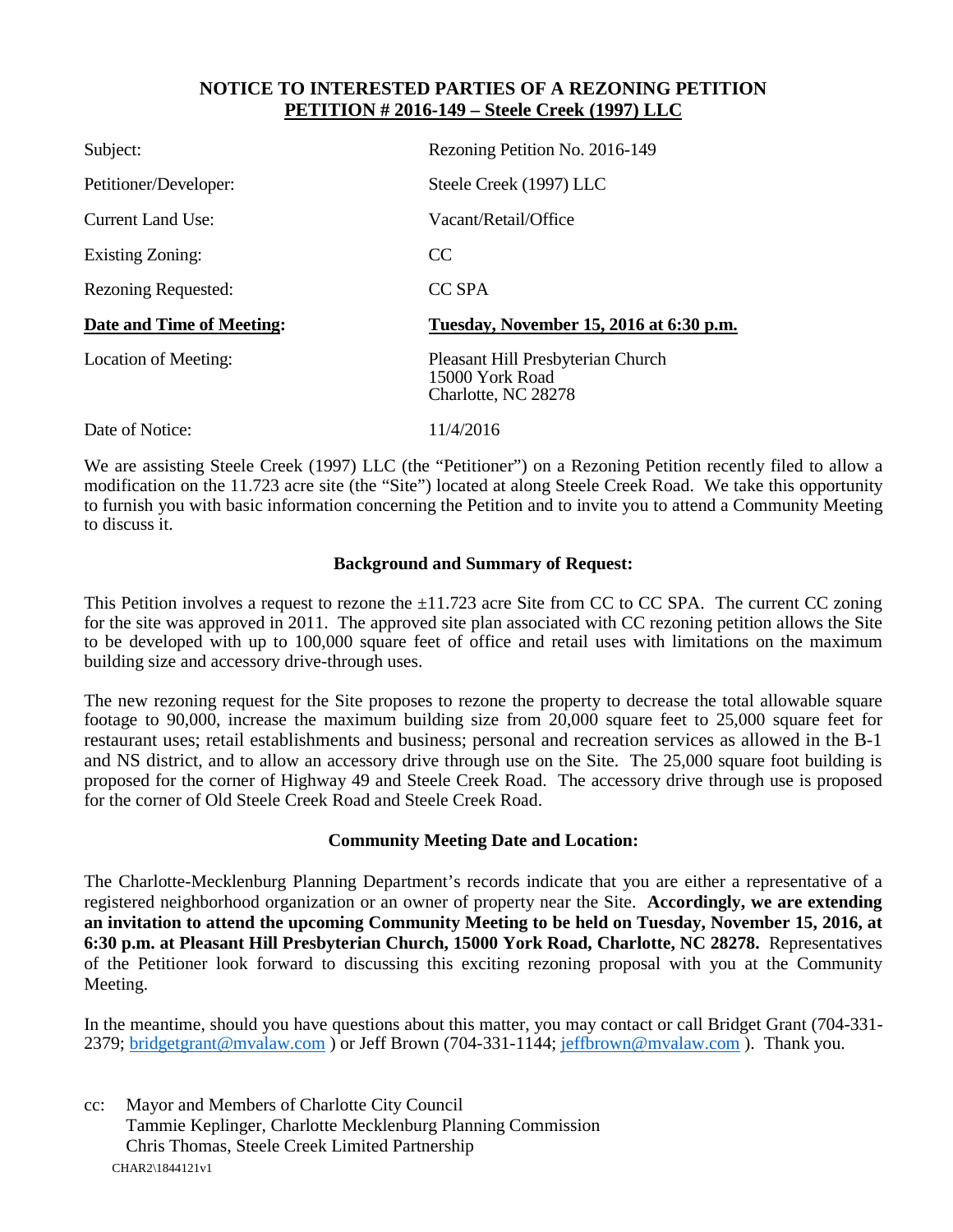Jeff Brown, Moore & Van Allen, PLLC Bridget Dixon, Moore & Van Allen, PLLC Keith MacVean, Moore & Van Allen, PLLC

# **Site Location**